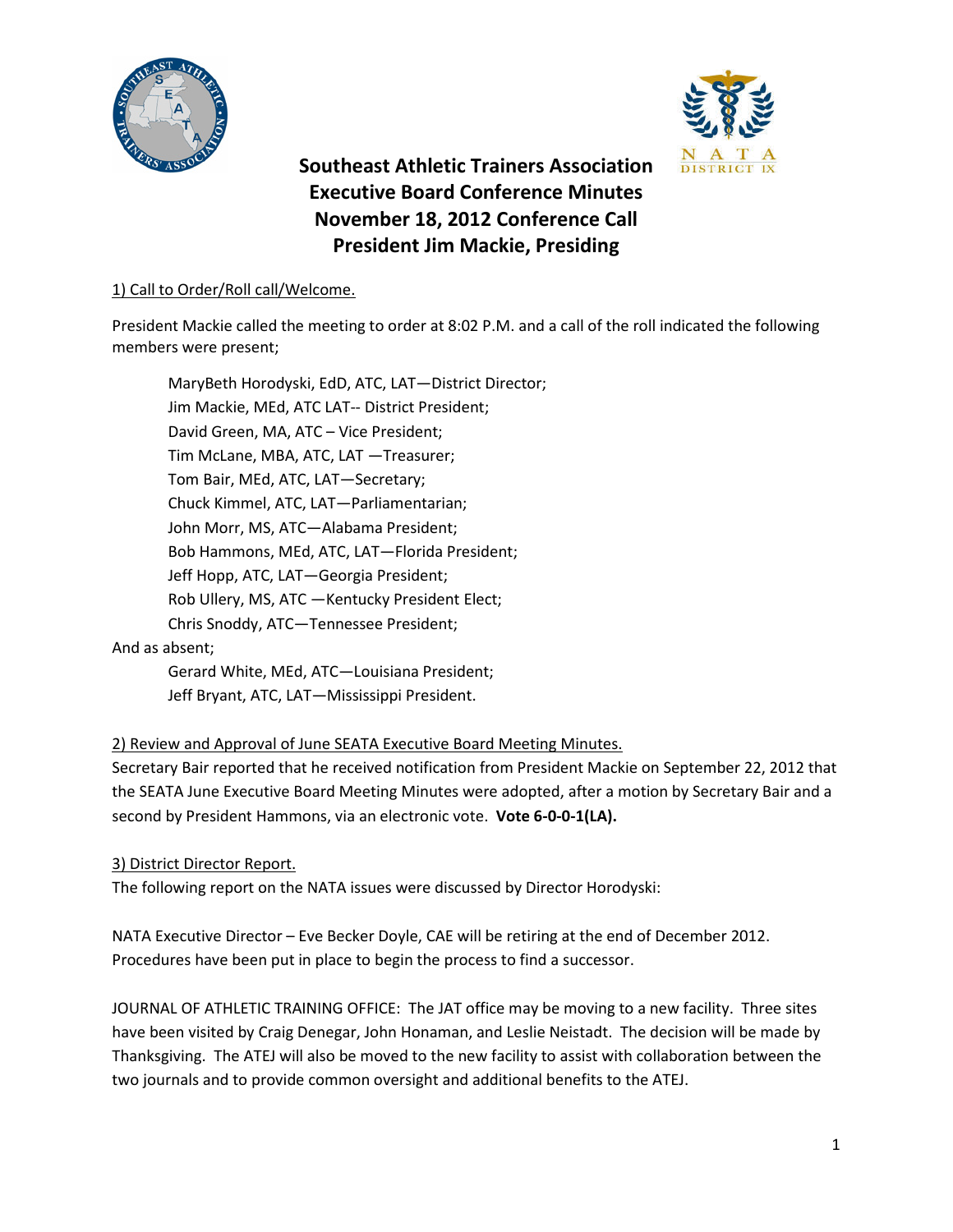JAT SERVING OTHERS: The JAT will soon become the official journal of the Athletic Rehabilitation Therapy of Ireland Association.

NATA BUILDING UPDATE: The NATA is in the process of relocating the national office. A contract has been submitted for the new building. The contract process is now in its final phases.

NATA LOGO: It has been suggested that the current logo does not appropriately represent the profession. The current logo appears to have a fitness rather than a medical orientation. The process of researching a new logo has begun in anticipation of the NATA Nomenclature work group making a recommendation to adopt a new logo.

JOINT COMMISSION ON SPORTS MEDICINE & SCIENCES GRADUATE STUDENT FELLOW PROGRAM: The JCSMS has created a fellow program for the graduate students in its constituent organizations. Students from two different organizations will participate each year. The NATA and the American Academy of Physical Medicine and Rehabilitation have been selected to pilot the program. The NATA Foundation selected the NATA representatives from the winners of the 2012 Free Communications honorees. Johanna Hoch, PhD, ATC (Old Dominion University, D3) won \$1,000 and travel expenses to the Joint Commission meeting where she will exhibit a poster of her research. The runners-up, Matt Donahue, PhD, ATC (Weber State University, D7) and Stasia Burroughs, MEd, ATC, CSCS (Auburn University, D9) received \$750 and \$500 respectively.

OFFICIAL STATEMENT: FOOTBALL CROWN OF HELMET CONTACT RULE ENFORCEMENT: Because of the number of recent incidences of dangerous head-to-head hits some that have not been penalized in accordance with the rules, an informal workgroup met by conference call to discuss options for encouraging better enforcement of the rule banning crown-of-the-helmet contact in high school, college, and professional football. The workgroup approved an official statement on the importance of enforcing the rule. The NATA will submit this statement to other organizations for their endorsement. It is anticipated the statement will be presented to the American Football Coaches Association, Collegiate Football Officials, National Football League, National Federation of State High School Associations, and National Collegiate Athletic Association.

INTER-ASSOCIATION TASK FORCE FOR PREVENTING SUDDEN DEATH IN HIGH SCHOOL STRENGTH AND CONDITIONING SESSIONS: The task force will meet to address and develop recommendations for preventing sudden death in high school strength and conditioning sessions. The inter-association task force will meet in conjunction with the National Action Plan for Sports Safety meeting.

STUDENT WRITING CONTEST: Because the NATA Foundation has a strong base in research and academics, a decision was made to move the Student Writing Contest under the jurisdiction of the NATA Foundation. The NATA will continue to fund \$1,000 in prize money to be awarded to the students.

DISTRICT-BASED STRUCTURE OF COMMITTEES AND WORKGROUPS: With many committees we will be using a district-based structure. This change will be handled in the upcoming appointment process.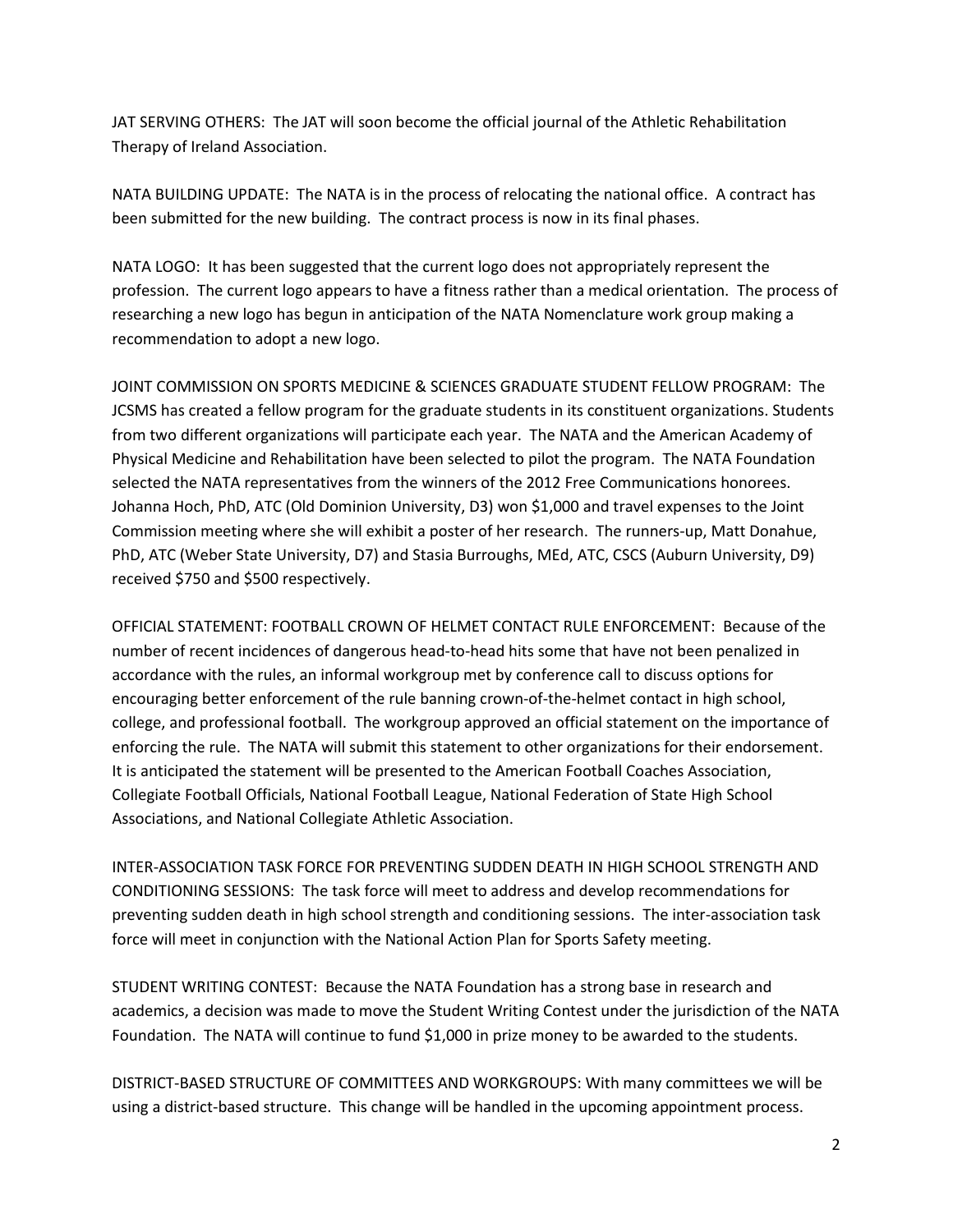Committee chairs have received a letter explaining this process. Chairs are permitted to address concerns if they do not feel a district based approach is best for their committee and if three years of service is not long enough for committee members to gain experience and fully contribute. For some committees, ccommittee members may be appointed year early. I have already begun working with several of the committee chairs to place SEATA members on some come committees.

INTER-ASSOCIATION TASK FORCE ON COLLEGIATE STUDENT ATHLETES WITH PSYCHOLOGICAL CONCERNS: An inter-association task force will work to develop recommendations for developing a plan for recognition and referral of collegiate student athletes with psychological concerns.

NATA LOBBYING FIRM: The NATA BOD voted to approve foregoing for up to three years the rebid process for Drinker, Biddle and Reath Lobbying Firm.

NCAA ANTI-ENERGY DRINK POSTERS: The NCAA and NFHS are collaborating to create a series of posters on the dangers of energy drinks and healthier options for nutrition. The NCAA has requested the use of NATA's logo for the poster. The NATA BOD approved the use of the NATA logo on the posters.

# 4) President's Report.

President Mackie reported the David Green and Tom Bair were elected to the positions of Vice-President and Secretary, respectively, in the most recent elections. This is the second term for both and both were congratulated and thanked for their willingness to continue serving SEATA in these positions.

President Mackie reported to the Board that the planning for the SEATA Athletic Training Student Symposium to be held at the Crown Plaza Ravinia, in Atlanta from January 31<sup>st</sup> through February 2<sup>nd</sup> is going very well. R.T. Floyd, Ray Castle, Director Horodyski, as well as Research and Education Co-Chairs Cathy Brown and Brady Tripp are working very hard to ensure this symposium continues to be offer programming second to no other student symposium. Treasurer McLean is also doing a great job with registration for the meeting.

President Mackie discussed the November e-blast and explained that it was delayed in case any urgent item came from this Board meeting that needed publication prior to the December e-blast.

# 5) Vice-President's Report.

Vice-President Green reported planning for the 38<sup>th</sup> Annual SEATA Clinical Symposium and Members Meeting that will be held at the Crown Plaza Ravinia in Atlanta from March  $8<sup>th</sup>$  through the 10<sup>th</sup> of next year, continues to track well and the remaining lose ends are starting to get tied up. The agenda is pretty well set and some challenges the come with the growth of concurrent sessions are being dealt with. Cathy Brown and Brady Tripp are working on some final issues as Emory continues to finalize a few of their speaker. To date everything appears to be going smoothly with Emory as far as our joint responsibilities are concerned.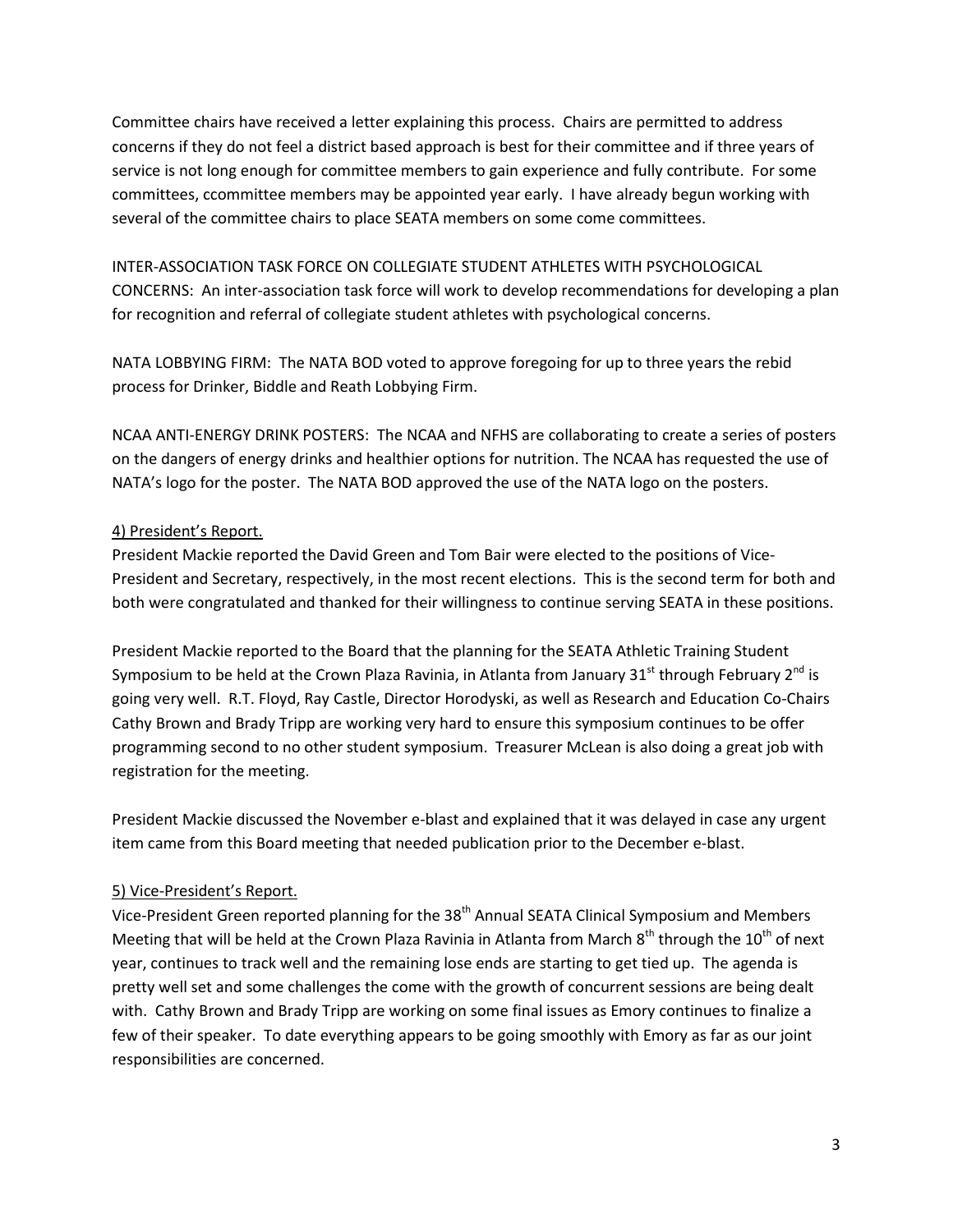Vice-President Green also explained that his attendance at this year's meeting may be affected by the success of his basketball team in their conference tournament.

# 6) Secretary's Report.

Secretary Bair reviewed some membership demographics. There are a total of 5,038 SEATA members, with 3,722 certified regular members, 731 student-undergraduate members, 285 career starter members, with the balance being made up of student-certified, student-graduate, associate, retired, and honorary members.

Secretary Bair, in light of the end of the BOC reporting period on the near horizon, ask all to informed any members that may need a replacement certificate for CEU reporting to get that request to him ASAP and the process can take several days. This will avoid a last minute rush.

Secretary Bair reported on a Google mapping capability that the GATA is working with that allows them to see exactly where their members are located. This was used to validate some assumptions of their membership geographic distribution when doing some out year meeting planning.

# 7) Treasurer's Report.

Treasurer McLean submitted the following: With the change over in position and unexpected activities related to the treasure's position, I apologize for the lateness of this report. The following are the main concerns / points for discussion.

- Cash flows year to date and for the quarter (fiscal YTD), show we are in actual good stead. The cash balance per Quicken shows \$172,121.97, with the WF Checking showing \$196,922.32. A reconciliation will need to be completed after the Thanksgiving break to coincide with our cycle ending in the bank.
- Presently the Student Meeting registration is running well with the exception of persons registering twice for tracks and the meeting in general. This appears to be due to rapid entry via the sign up and not waiting which is duplicating the registration. All refunds I have note of should be completed this week prior to Thanksgiving.
- Registration will be up and running after 25 November 2012 for the Annual members meeting per requests. I will also make edits to the links and system wording as I test it to be sure we go live with minimal hitches.
- The investment account is progressing and it is my intention to work with the Account Advisor on Monday in order to decide what our next rectifying step should be. We still have items within the margin side to clear. It appears as of now total assets are approaching \$422 K. I am not sure of the accuracy of the report or the allocation of cash and stocks. This is simply related to how WF Advisors organizes their statements. That will be clarified this week.
- The most recent liquidation within the margin account resulted in a net of approximately \$51K.
- I will issue a more accurate update of the registrations within the next two weeks.
- Our budget should be realigned with possible edits to make credit debit issues with meetings and other items more accurate in order to give a true picture of how events, functions, and other processes perform financially. These will be brought back to the executive board once we decide what changes, if any, need to be edited.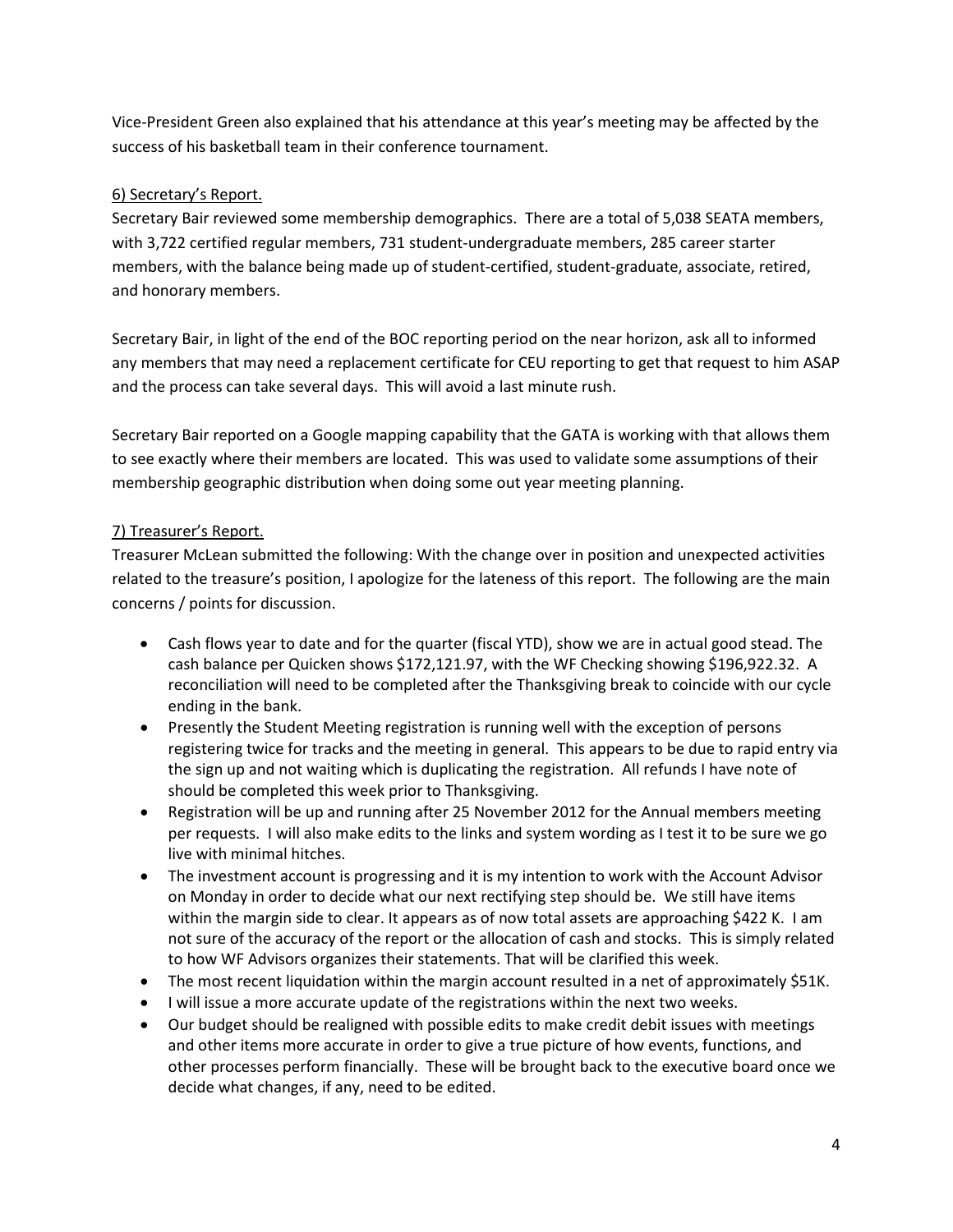#### 8) SEATA Operating Group Committee appointments.

President Mackie presented to the Board for approval the following committee members:

| <b>SEATA Support Groups &amp; Committees</b><br>D <sub>9</sub> Governmental Affairs | State<br>FL. | Name of Committee Member<br>Jerry Stevens |
|-------------------------------------------------------------------------------------|--------------|-------------------------------------------|
| <b>SEATA Honors &amp; Awards</b>                                                    | FL.          | <b>Garry Gillis</b>                       |
| D9 College & University AT Committee                                                | КY           | William Welsh                             |
| D9 Ethnic Diversity                                                                 | КY           | Daniel Cobble                             |
| <b>SEATA Educators</b>                                                              | КY           | William Welsh                             |
| Secondary Schools                                                                   | КY           | <b>Bill Cubbage</b>                       |

President Hammonds moved and President Snoddy seconded that committee members presented by President Mackie be approved. **Vote 5-0-0-2 (LA, MS).**

President Mackie presented to the Board for approval the following to serve on the SEATA Communications Committee:

Facebook Moderator- Beth Vansant, Twitter Moderator- Paul Higgs, Website Moderator & EBlast/Newsletter Distribution – R.T. Floyd, State Secretaries.

Secretary Bair moved, and President Snoddy Hammonds seconded, that individuals presented by President Mackie serve on the Communications Committee. **Vote 5-0-0-2 (LA, MS).**

# 9) Committee Reports.

Communications:

Secretary Bair, Chair of the Communications Committee, thanks the board for the approval of the new committee members just approved. He reported to the Board that the last EBlast was sent October  $11<sup>th</sup>$ and the November eBlast was postponed for reasons described earlier in the meeting. He reported that currently there are approximately 150 individuals following SEATA on Twitter and the SEATA Facebook page has received75 'likes'.

# Finance.

Treasurer McLean, Chair of the Finance Committee, led a discussion regarding SEATA year to date and Q3 cash flow statements and answered all questions to the satisfaction of all Board members. Year to date for 2012 Cash Flow statement indicates revenue of \$234,833.32 and expenses of \$266,698.03. Treasurer McLean reminded Board members of the needed reconciliation that will take place after Thanksgiving and that as indicated in his Treasurers report SEATA is in a positive position.

#### 10) State Reports.